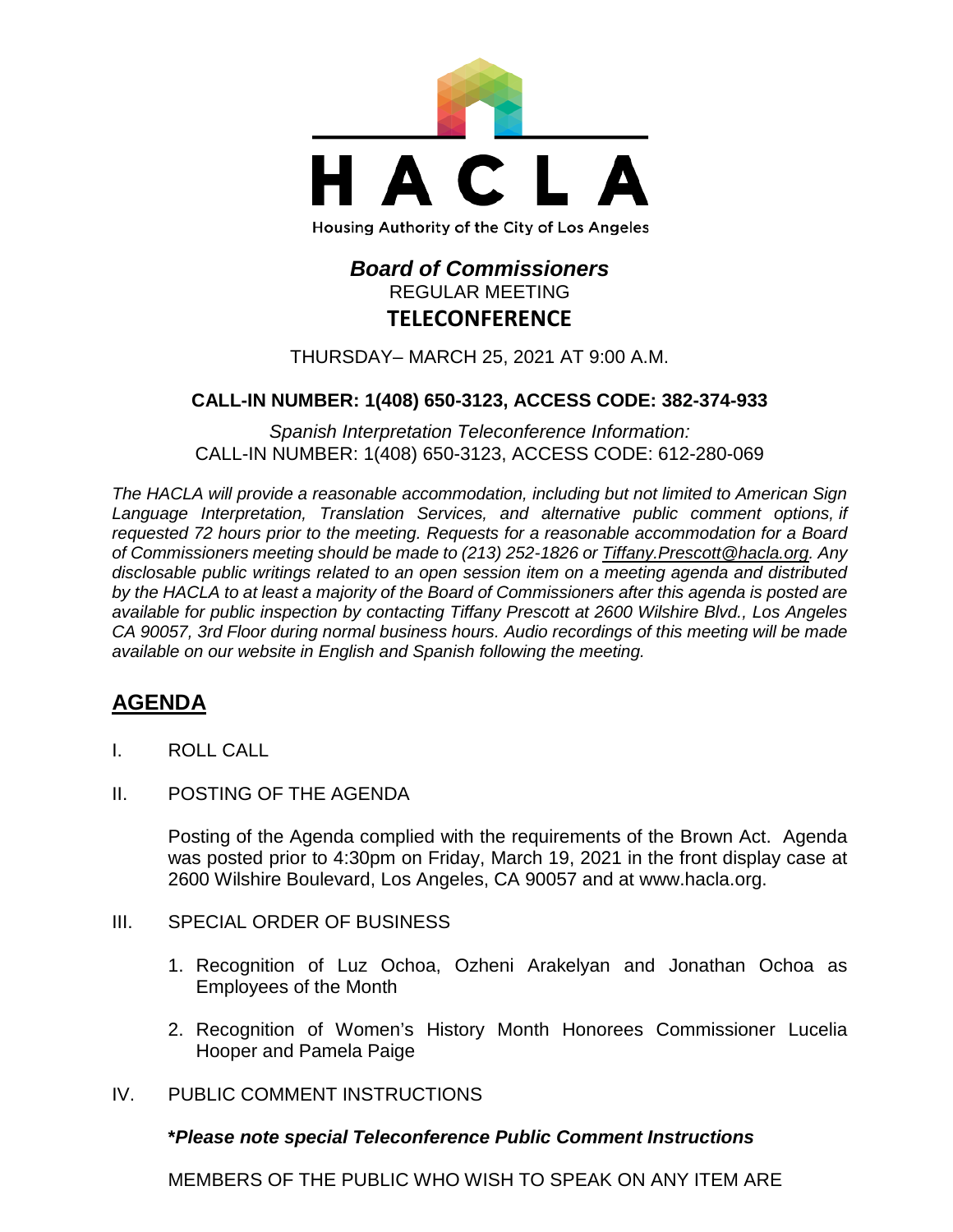REQUESTED TO SUBMIT A **WRITTEN COMMENT** TO THE BOARD SECRETARY FOR EACH ITEM THEY WISH TO ADDRESS. **THE DEADLINE FOR WRITTEN COMMENTS IS WEDNESDAY, MARCH 24, 2021 AT 12:00PM. ALL WRITTEN COMMENTS SHOULD BE SUBMITTED VIA EMAIL TO [TIFFANY.PRESCOTT@HACLA.ORG.](mailto:TIFFANY.PRESCOTT@HACLA.ORG) PLEASE MAKE SURE EMAIL INCLUDES NAME, AGENDA ITEM NUMBER, AND ADDRESS/ORGANIZATION FOR WHOM YOU REPRESENT. WE ALSO ASK THAT ALL COMMENTS BE LIMITED TO 500 WORDS OR LESS.** THE SECRETARY WILL PROVIDE ALL WRITTEN COMMENTS TO THE BOARD FOR REVIEW PRIOR TO THE MARCH 25, 2021 BOC MEETING. THE SECRETARY WILL ALSO READ EACH PUBLIC COMMENT INTO THE RECORD AT THE TIME THE ITEM IS CONSIDERED.

THE PURPOSE OF PUBLIC COMMENT IS TO ALLOW THE PUBLIC TO ADDRESS THE BOARD AND THE BOARD IS INTERESTED IN HEARING FROM MEMBERS OF THE PUBLIC, STAKEHOLDERS AND INTERESTED PARTIES. HOWEVER, SPEAKERS ARE ASKED TO EXERCISE COURTESY AND CONSIDER THE RIGHTS OF OTHER SPEAKERS BY ADHERING TO THE SPECIAL TELECONFERENCE PUBLIC COMMENT INSTRUCTIONS AND IF POSSIBLE REFRAIN FROM UNNECESSARY REPETITION IN THEIR COMMENTS.

# V. PRESIDENT AND CEO ADMINISTRATIVE REPORT

1. Monthly Oral Report

#### VI. BOARD BUSINESS ITEMS

- A. Items for Discussion
	- 1. Proposed Resolution Approving Modifications to the 2020 Cares Act Funding Expenditure Plan, and Authorizing the President & CEO, or Designee, to Award and/or Amend Contracts and Execute All Required Contract Documents
	- Contact: Marlene Garza, Chief Administrative Officer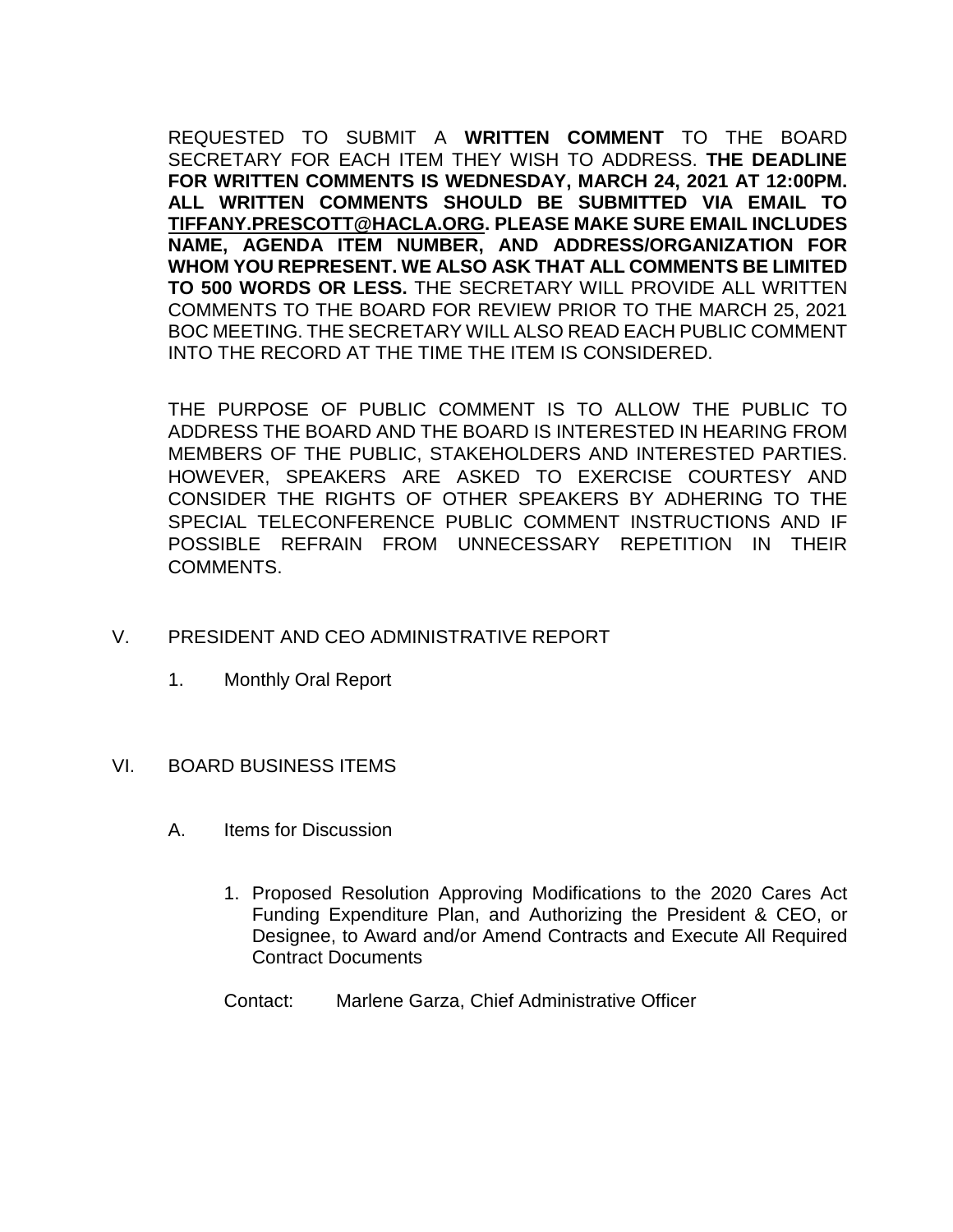2. Proposed Resolution Authorizing the Approval of an Exception to HACLA's and its Related Entities' Debt Management Policy (MPP 107.7), Specifically Section VII- Derivative Products, to Allow an Instrumentality of HACLA, LOMOD RHC I LLC, its Sole Member Being La Cienega LOMOD, Inc., to Enter Into Swap and Other Pre-Closing Ancillary Financing Documents, and Related Applications, Documents and Agreements as the Managing General Partner of Rose Hill Courts Phase I, L.P. in Order to Facilitate the Redevelopment of Rose Hill Courts

Contact: Jenny Scanlin, Chief Strategic Development Officer

3. Watts Rising (Jordan Downs) Choice Neighborhood Initiative Update

Contact: Jenny Scanlin, Chief Strategic Development Officer

B. Consent Items

Routine business items are assigned to the consent agenda. These items will be approved by the Board in one motion. A Commissioner may request any consent agenda item be removed, discussed or acted upon separately. Items removed from the consent agenda for separate action will be considered in the "Excluded Consent Items" section below.

1. Proposed Resolution Authorizing the President and CEO, or Designee, to Execute a Contract Amendment with The Dunn-Edwards Corporation to Increase Contract HA-2018-14 to a Total Amount Not-to-Exceed \$1,562,000

Contact: Marisela Ocampo, Director of Housing Services

- 2. Proposed Resolution Authorizing the President & CEO, or Designee, to Execute a Contract with R&B Wholesale Distributors, Inc., for an Initial One-Year Term with Four (4) One-Year Options to Extend, for a Total Amount Not-to-Exceed \$820,000, Pursuant to Award Under IFB HA-2021-21, for the Purchase of As-Needed Gas Ranges
- Contact: Marisela Ocampo, Director of Housing Services
- 3. Report and Action Plan Regarding Gender Equity in the Workplace

# **Receive and File**

Contact: Annie Markarian, Director of Labor and Employee Relations